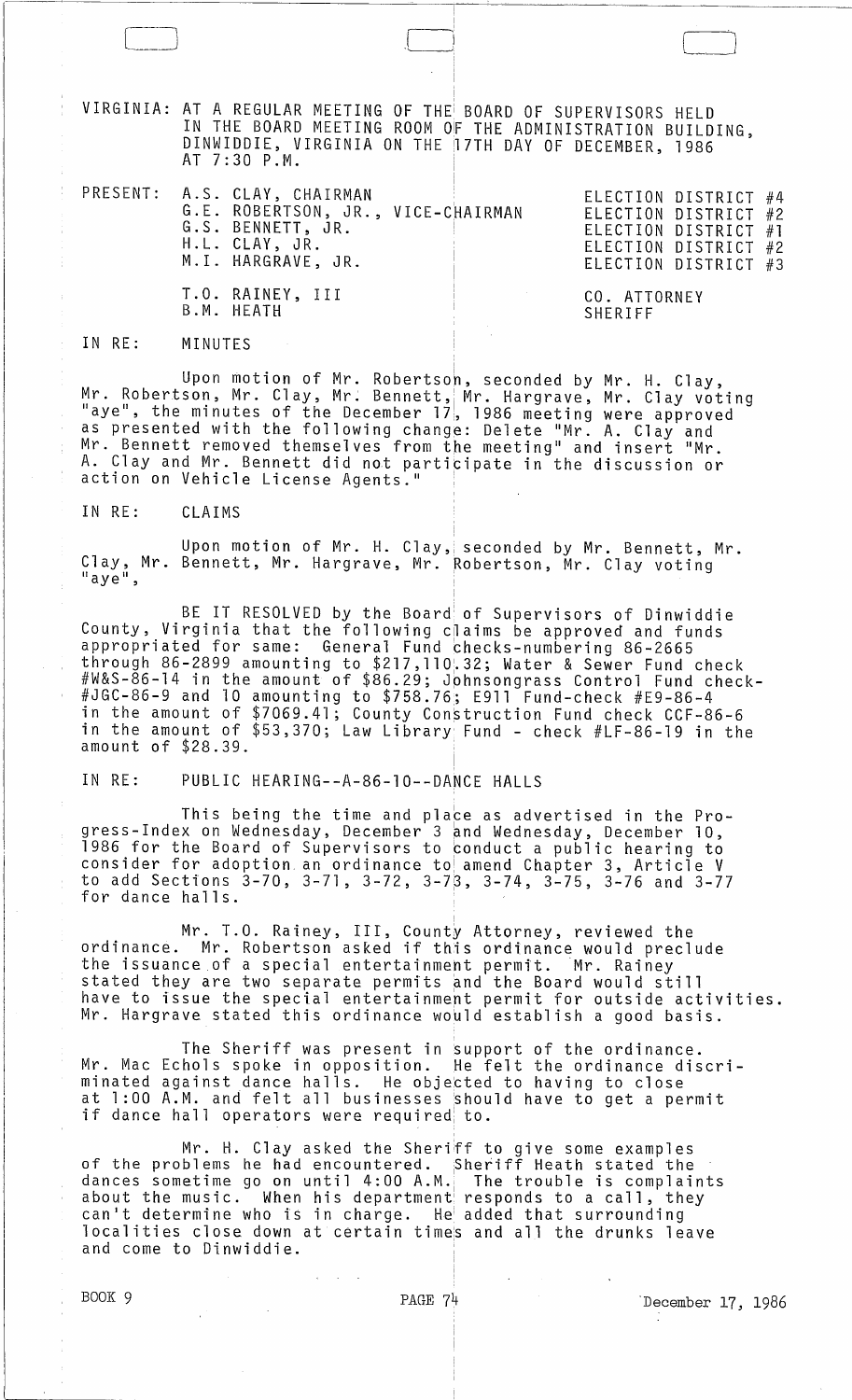Mr. Echols stated he felt 2:00 A.M. was a more reasonable time to close. The Alcoholic Beverage Control Board allows alcohol to be sold until 2:00 A.M. in surrounding localities.

Mr. Robertson asked if the Sheriff felt there would be a problem with 2:00 A.M. Sheriff Heath stated the neighbors might object because it will take until 3:00 A.M. to clear everyone out.

Mr. Bennett stated he felt the County should be equal with the surrounding areas. He asked if the dance hall operator would have to pay \$100 for a permit and \$25.00 for a business license if both ordinances were passed.

Mr. Rainey stated he would unless he was exempted by the Board.

Mr. A. Clay agreed the ordinance should be like the surrounding areas. Mr. H. Clay stated he thought action should be tabled until the following is determined: 1. What do surrounding areas charge for a permit? 2. What is the closing time in surrounding areas? 3. Dance halls should not be hit with a \$100 application fee and also a \$25 business license.

Upon motion of Mr. H. Clay, seconded by Mr. Hargrave, Mr. Clay, Mr. Hargrave, Mr. Bennett, Mr. Robertson, Mr. Clay voting "aye", amendment A-86-10, Dance Halls, was tabled until the next meeting.

IN RE: PUBLIC HEARING--A-86-l1--VICIOUS DOGS

This being the time and place as advertised in the Progress-Index on Wednesday, December 3, 1986 and Wednesday, December 10, 1986 for the Board of Supervisors to conduct a public hearing to consider for adoption an ordinance to amend Chapter 4, Article II of the Dinwiddie County Code to amend Section 4-17, to amend and add to Section 4-18 and to delete Section 4-20 to reflect changes in dogs running at large generally and vicious dogs running at large.

Mr. T.O. Rainey, III, County Attorney, introduced the ordinance and explained the changes. Mr. Hargrave questioned if "anything of value" meant shrubbery or sheets. Mr. Rainey stated it could. Mr. Richard Earl asked if a dog tearing your pants would be classified as Class 3 or Class 1 misdemeanor. Mr. Rainey stated it would depend upon whether you are personally<br>injured.

Mr. Chuck Nobles stated he had guard dogs and had posted no trespassing and beware of dog signs. Mr. Rainey stated you are criminally liable only if someone "lawfully" comes on your property. However, he still may be civilly liable.

No one spoke in support or opposition to the amendment.

Upon motion of Mr. Bennett, seconded by Mr. Robertson, Mr. Bennett, Mr. Robertson, Mr. Clay, Mr. Hargrave, Mr. Clay<br>voting "aye",

BE IT ORDAINED by the Board of Supervisors of Dinwiddie County, Virginia, that the Dinwiddie County Code, as adopted, March, 1986 and as heretofore amended, be further amended as follows:

## SECTION 4-17 Running at large generally

 $\label{eq:reduced} \begin{split} \mathcal{L}_{\text{max}} & = \mathcal{L}_{\text{max}} + \mathcal{L}_{\text{max}} \mathcal{L}_{\text{max}} \end{split}$ 

(b) No person residing in the county on the east side of U.S. Interstate 85 shall cause or permit any dog owned or kept by him to run at large in the county during the period of April first through April fifteenth of each year and no person residing in the County on the West side of U.S. Interstate 85 shall cause or permit any dog owned or kept by him to run at large in the county during the period of April sixteenth through April thirtieth of each year.

 $\begin{array}{ccc} \frac{1}{2} & \frac{1}{2} & \frac{1}{2} & \frac{1}{2} \\ \frac{1}{2} & \frac{1}{2} & \frac{1}{2} & \frac{1}{2} \\ \frac{1}{2} & \frac{1}{2} & \frac{1}{2} & \frac{1}{2} \\ \frac{1}{2} & \frac{1}{2} & \frac{1}{2} & \frac{1}{2} \\ \frac{1}{2} & \frac{1}{2} & \frac{1}{2} & \frac{1}{2} \\ \frac{1}{2} & \frac{1}{2} & \frac{1}{2} & \frac{1}{2} \\ \frac{1}{2} & \frac{1}{2} & \frac{1}{$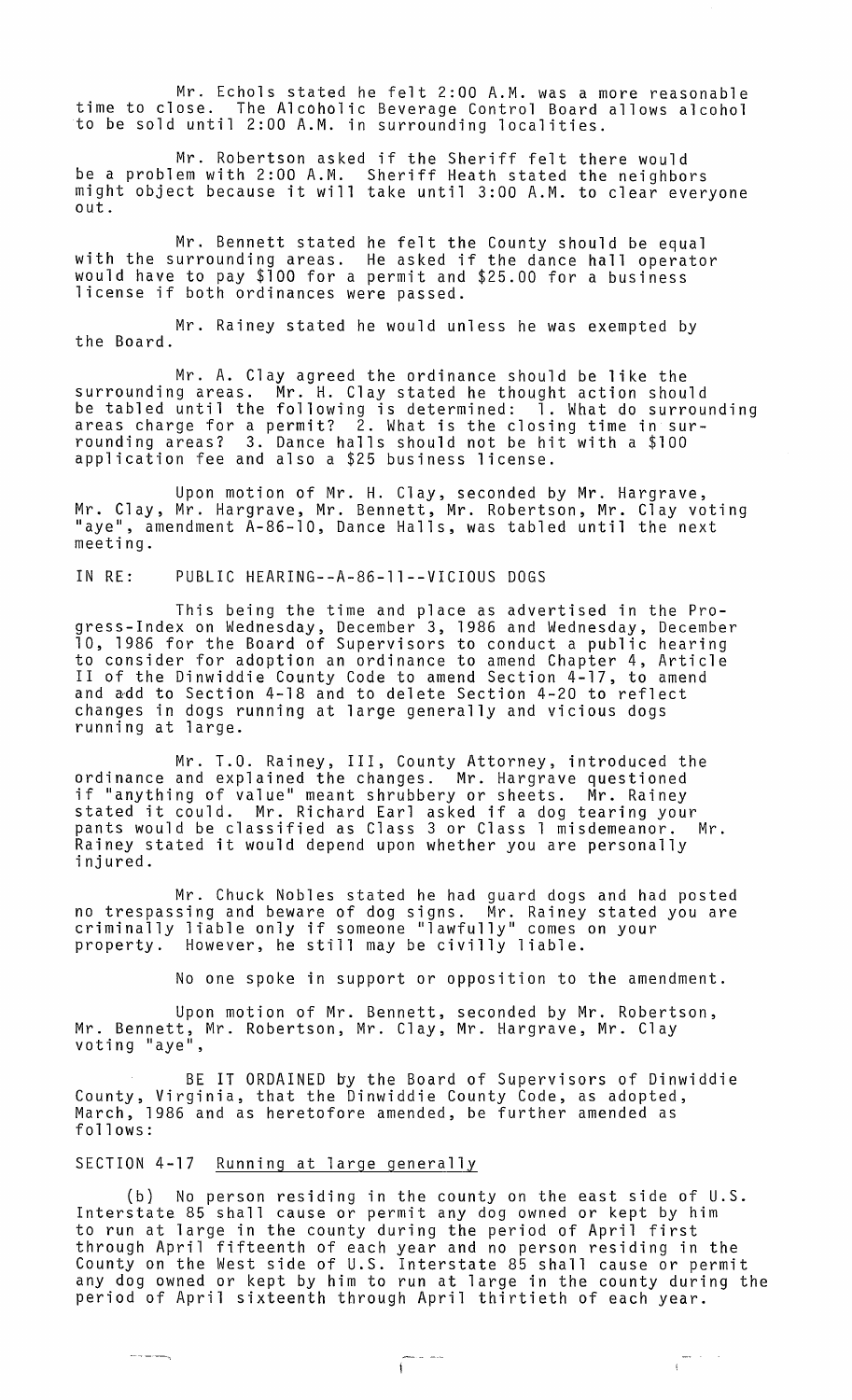SECTION 4-18 Vicious dogs running at large

(a) It shall be unlawful for the owner of a dangerous; destructive or vicious dog to permit or allow such dog to run accordocive of victods dog to permit of allow such dog to r<br>at large, as defined in section 4-17(a), within the county. Any dog that has been known or shouldi be reasonably known to the owner to attack or attempt to attack or injure any person,<br>the owner to attack or attempt to attack or injure any person,<br>animal or fowl, or to damage or destroy anything of value, shall be termed a dangerous or vicious dog. Such dog shall be kept confined upon the premises of the owner, and if removed from the premises, shall be secured by a leash' in the hands of a person able to control such dog, or shall be confined inside a vehicle or cage. Proof of a prior attack or attempt to attack shall be prima facia evidence that a dog is vicious.

 $\boxed{\phantom{a}}$ 

I į.  $\begin{bmatrix} \phantom{-} \end{bmatrix}$ 

 $\int$ 

,

(b) If after a conviction of the owner of a dog for a violation of this section, the same dog continued to run at large and to be destructive or dangerous, such dog may be killed by the order of the animal warden, if, after twenty-four hours' notice, such dog<br>is not removed by the owner from the county, in lieu of impoundment<br>under section 4-19. (Code 1986, Section 4-11).

(c) The owner of any'dog, known'to be destructive or vicious, which attacks, or attempts to attack or injure any animal or fowl or to damage or destroy anything of value shall be guilty of a Class 4 misdemeanor and liable for any damages.

 $(d)$  The owner of any dog, known to be destructive, dangerous, or vicious, which attacks or ;atternpts, to attack or injure any person lawfully on the property of the owner shall be guilty of a Class 3 misdemeanor and liable for any damages. attacks or attempts to attacks or attempts to attempts to attempts at the property of the owner

(e) The owner of any dog, knowni to be destructive, dangerous or vicious which attacks or attempts to attack or injures any person not on the property of the owner shall be guilty of a Class 1 misdemeanor and liable for any damages.

| SECTION 4-20 Compensation for livestock or poultry killed |
|-----------------------------------------------------------|
| or injured by dog - Waiver of certain prerequisites       |

DELETE

IN RE: PUBLIC HEARING--A-86-12--0FF-DUTY DEPUTIES

This being the time and place as advertised in the Progress-Index on Wednesday, December 3, 1986 and Wednesday, December 10, 1986 for the Board of Supervisors to conduct a public hearing to consider for adoption an ordinance to permit and regulate the employment of off-duty sheriff and/or deputy sheriffs.

Mr. T.O. Rainey, III, introduced the ordinance. He stated there are businesses and organizations with security needs that request the Sheriff's help. This ordinance would give some control over the men who respond on their off-time. Compensation would be paid to the County.

Mr. Hargrave asked if the ordinance relates to authority<br>of the officer when off-duty. Mr. Rainey stated liability is the main thing. They want to put restraints on where the liability is. Mr. Bennett asked if the requesting organization will pay overtime. The County Administrator stated yes and all fringe benefits. Mr. Bennett asked if the County would have to pay anything. The County Administrator stat¢d the Schools and other county agencies would whenever a Deputy was requested under this ordinance.

Mr. Robertson asked who would determine the charges. Mr. Rainey stated that would be done jointly between the County and the Sheriff.

Mrs. Gilbert Charboneau asked why the schools would have to pay. The Sheriff stated they request more deputies than he has on duty.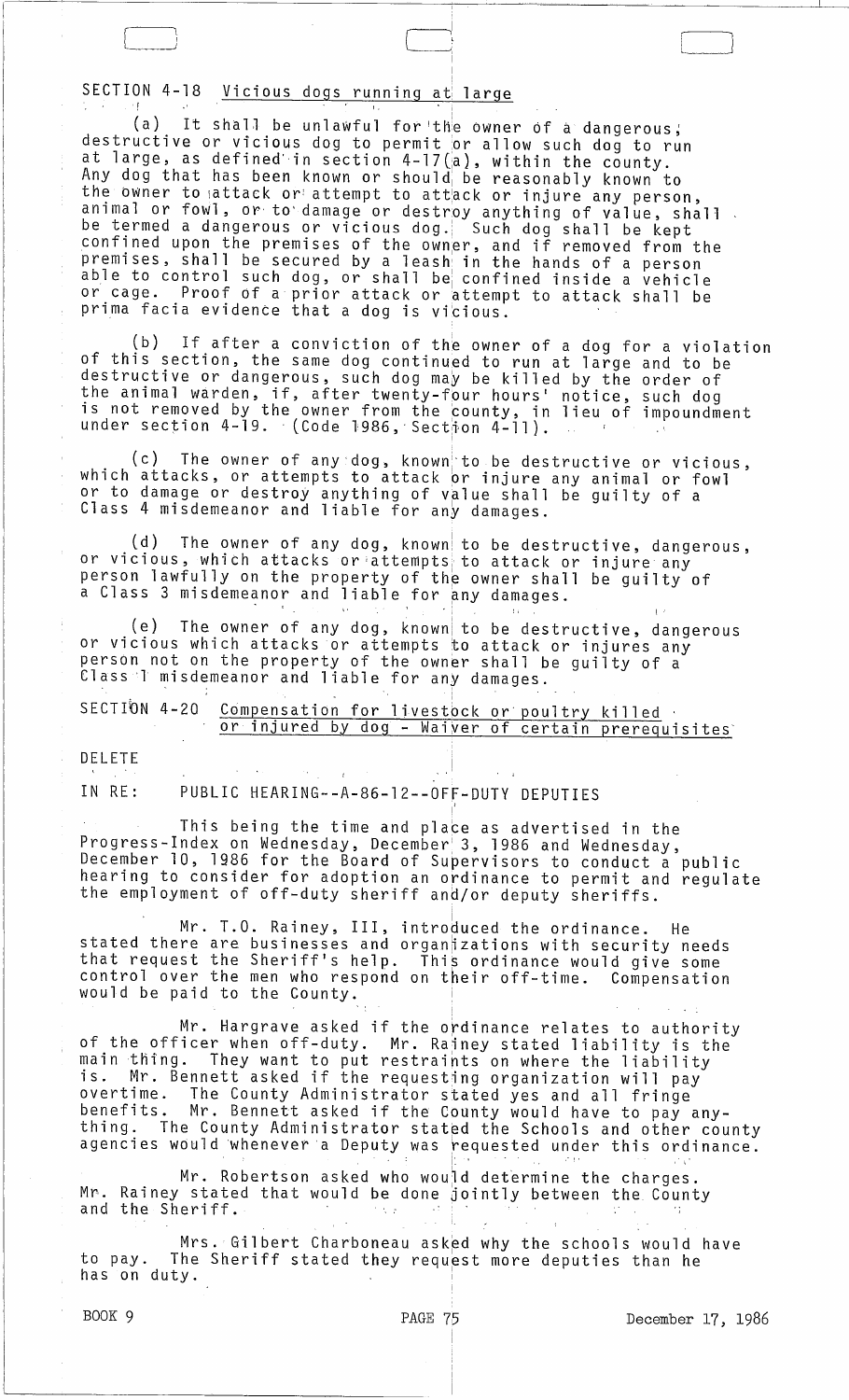Mr. Mac Echols asked if the dance halls could hire off-duty deputies. The Sheriff stated they could if the County will pay for their insurance.

Mr. Hargrave stated he felt the ordinance was vague<br>in relating the deputy's off-duty work to the organizations defined. Mr. Rainey stated he would reference (c) which defines organization in (e) which defines off-duty employment.

The Sheriff was present in support of the ordinance. No one spoke in opposition.

Upon motion of Mr. H. Clay, seconded by Mr. Hargrave, Mr. Clay, Mr. Hargrave, Mr. Robertson, Mr. Bennett, Mr. Clay voting<br>"aye",

BE IT ORDAINED by the Board of Supervisors of Dinwiddie County, Virginia, that the Dinwiddie County Code, as adopted, March, 1986, and as heretofore amended, be further amended, as follows:

#### ORDINANCE NAME:

This ordinance shall be known and cited as the Dinwiddie Off-Duty Sheriff Ordinance (DODSO).

#### DEFINITIONS:

A. Sheriff shall mean the Sheriff of Dinwiddie County,<br>Virginia.

B. Deputy Sheriff shall mean employees of the Dinwiddie Sheriff's Department funded by the State Compensation Board.

C. Organizations shall mean one of the following:

(l) A voluntary fire department or rescue squad or auxiliary unit thereof which has been recognized by an ordinance or resolution of the political subdivision where the voluntary fire department or rescue squad is located as being a part of the safety program of such political subdivision.

(2) An organization operated exclusively for religious, charitable, community or educational purposes; an association of war veterans or auxiliary units thereof organized in the United States, or a fraternal association operating under the lodge system.

D. <u>On-Duty Employment</u> shall mean those periods of time when the Sheriff or Deputy Sheriff is carrying out an assigned duty or function of this office.

E. Off-Duty Employment shall mean those periods of time other than on-duty employment which require the application of law enforcement skills, powers or techniques to the organizations as defined in paragraph (C).

#### EMPLOYMENT PERMITTED:

The Sheriff or any Deputy Sheriff may engage in off-duty employment which may occasionally require the use of their police powers in the performance of such employment subject to the other provisions of this Ordinance.

## PERMISSION OF SHERIFF REQUIRED:

Any Sheriff or Deputy Sheriff shall first obtain permission or consent from the Sheriff or the duly authorized Deputy to engage in the off-duty employment.

 $-$ 

 $\sim 10^{-1}$  $\sim$ 

#### RULES AND REGULATIONS:

 $\frac{1}{\sqrt{2}}\left(1-\frac{1}{\sqrt{2}}\right) = \frac{1}{\sqrt{2}}\left(1-\frac{1}{\sqrt{2}}\right)$ 

The Sheriff shall promulgate such reasonable rules and regulations to apply to such off-duty employment.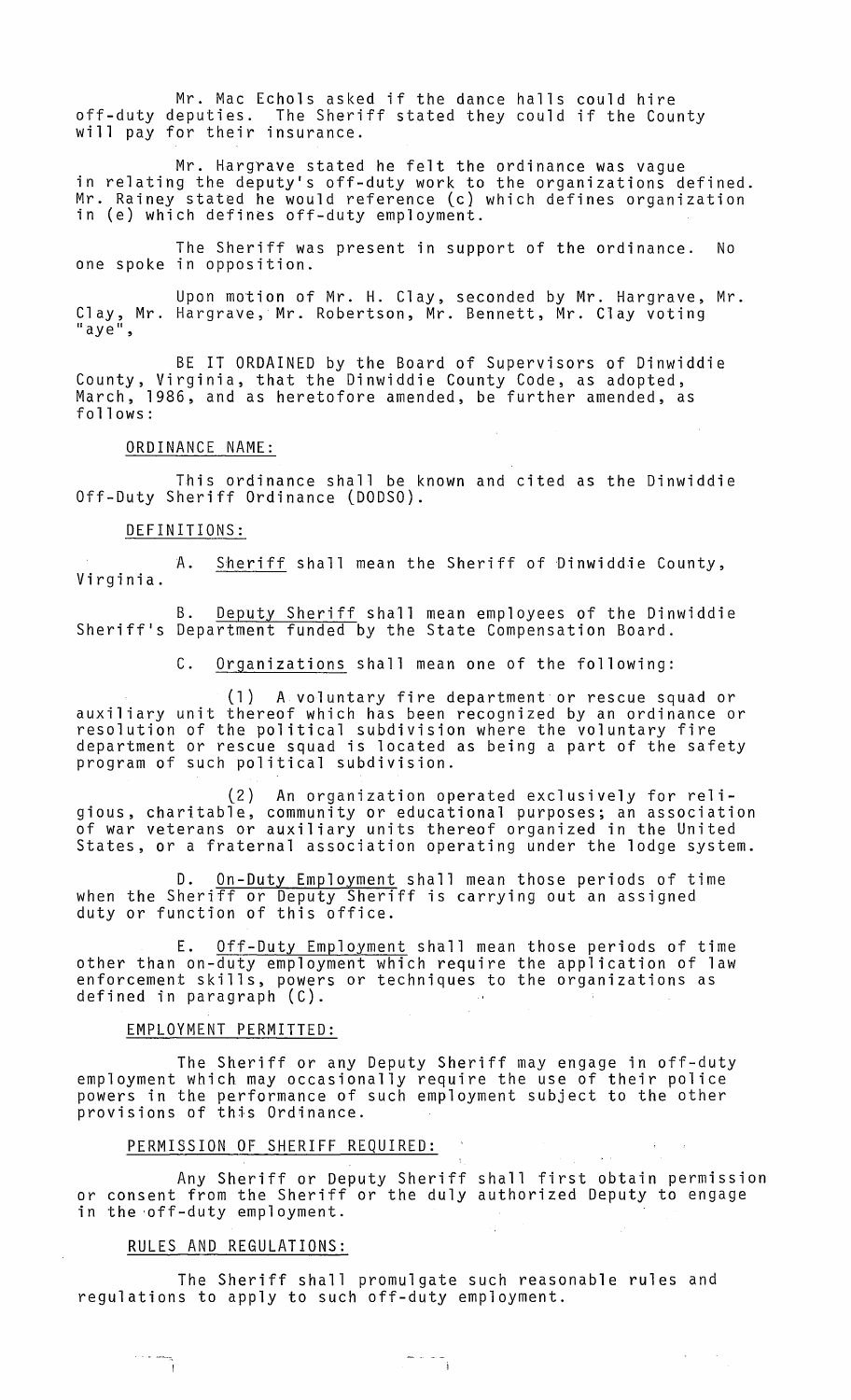## COMPENSATION PAID TO COUNTY:

Compensation to any Sheriff or Deputy performing offduty activities shall be paid directly to the County of Dinwiddie by the sponsoring organization.

 $\Box$ 

# ORDINANCE AUTHORITY:

This Ordinance is adopted pursuant to Section 15.1-133.1 of the Code of Virginia (1950), as amended.

## APPROVED ORGANIZATION:

The Sheriff shall approve the sponsoring organization<br>in accordance with the definitions herein and the rules and regu-<br>lations adopted hereto.

#### EFFECTIVE DATE:

This Ordinance shall be eff<mark>ective upon its adoption.</mark>

IN RE: PUBLIC HEARING--BUSINESS LICENSES--A-86-13

Mr. Robertson asked if he and Mr. A. Clay would be in conflict if they participated in the discussion and action on business licenses. The County Attorney stated' it was his opinion that they would not be in conflict.

This being the time and place as advertised in the Progress-Index on Wednesday, December 3, 1986 and Wednesday, December 10, 1986 for the Board of Supervisors to conduct a public hearing to consider for adoption an ordinance' to amend Chapter 13 of the Dinwiddie County Code to add Sections! 13-60, 13-61, 13-62, 13-63,  $13-64$ ,  $13-65$  and  $13-66$  for business licenses.

Mr. T.O. Rainey, III, County Attorney, introduced the ordinance. He pointed out that it is a revenue producing section of the code but the intent as he has written it is to be more administrative and to identify businesses in the County. It will be helpful to the County Planner and protect citizens from<br>unscrupulous businesses. He pointed out that some contractors He pointed out that some contractors already pay a gross receipts tax.

Mr. W.E. Bolte, Commissioner of Revenue, would be involved in the issuance of the license. that this ordinance is making a revenue producing section regulatory. Alot of cities rely upon it heavily for income. stated his office He also stated

He stated that builders and contractors already pay a gross receipts tax and he felt it would be unfair if all other businesses only pay \$25. Mr. H. Clay pointed out that they are not paying anything now and this ordinance would be no more unfair than what is being done now. Mr. Bolte stated the contractors license brings in approximately \$10,000. He predicted the business license would produce approximately \$8,000 and will cost half of that to administer.

Mr. Robertson stated he was concerned that the ordinance would become revenue-producing. He was not in favor of it.

Mr. Bolte stated his office was getting stuck with the work and it will produce very little income. Mr. H. Clay asked Mr. Bolte if he had an alternative to accomplish what the Board wanted. Mr. Bolte stated he did not know of any other way.

Mr. Hargrave said he thought when it was first considered, the concern was for itinerant vendors.. He said he could see where it might be nice to have a list of bu'sinesses but it will be another burden on them. He was concerned about some people who weren't in business but work on the side. Now they would be criminally at<br>fault. He could not see the need at this point. He could not see the need at this point.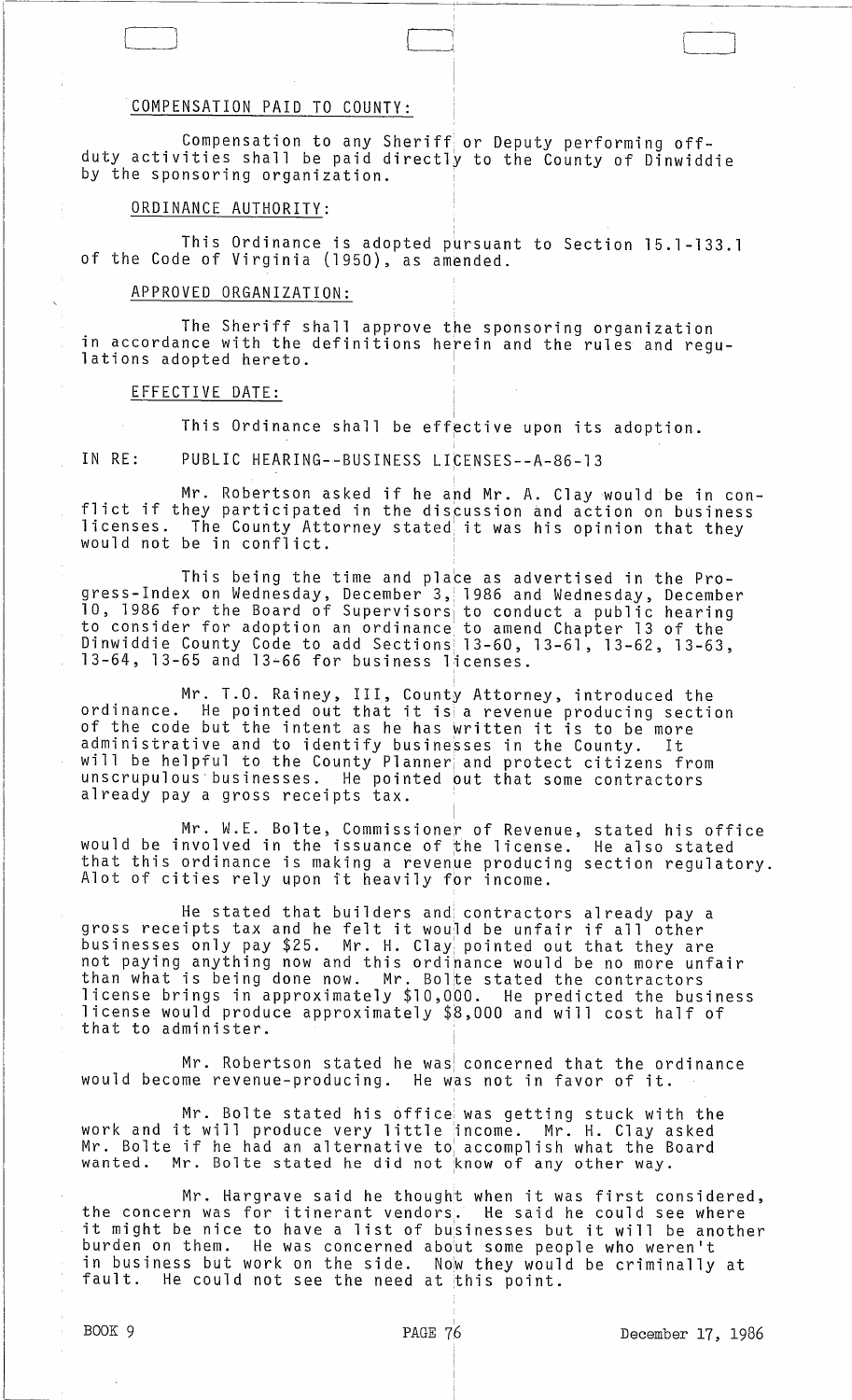Mr. Bolte stated he might be able to find another way of getting a list of businesses.

No one appeared in support of the ordinance. Mr. Richard Earl spoke in opposition.

Upon motion of Mr. Hargrave, seconded by Mr. Robertson, Mr. Hargrave, Mr. Robertson, Mr. Clay, Mr. Bennett, Mr. Clay voting "aye", amendment A-86-13, Business Licenses, was not adopted.

IN RE: PUBLIC HEARING--A-86-14--ITINERANT VENDORS

This being the time and place as advertised in the Progress-Index on Wednesday, December 3, 1986 and Wednesday, December 10, 1986 for the Board of Supervisors to conduct a public hearing to consider for adoption an ordinance to amend Chapter 13 of the Dinwiddie County Code to add Section 13-3 for Itinerant Vendors, Merchants and Mechanics.

Mr. T.O. Rainey, III, County Attorney, presented the ordinance stating it would give the Sheriff a means of identifying the individual. He recommended the Board could make an exception for anyone who was already licensed in the State.

Mr. Robertson stated he felt it should be \$100 a day. Mr. Rainey stated they could be challenged for restraining trade. Mr. H. Clay asked if they could be required to post a bond. Mr. Rainey said they could be required to have a performance bond. He pointed out that the Board should think about the legitimate businessman when setting requirements. Mr. A. Clay stated he thought the performance bond was a good idea.

Mr. Hargrave asked if there was a definition of itinerant vendors. Mr. Rainey stated it was in the Virginia Code and he could vendors. Mr.<br>reference it.

Mr. Hargrave stated this ordinance would be a good start. The performance bond could be added later.

Sheriff B.M. Heath spoke in favor of the ordinance. Mr. Richard Earl asked if Amway and Avon distributors would fall under He stated he felt it should be fine tuned before it was adopted.

Mr. Hargrave asked if the person who comes on their own could be separated from the one that is called.

Mr. Robertson asked if it could be left to the discretion of the Sheriff. The County Attorney stated it could. He felt this would be a starting point.

Upon motion of Mr. Robertson, seconded by Mr. H. Clay, Mr. Robertson, Mr. Clay, Mr. Bennett, Mr. Hargrave, Mr. Clay voting "aye",

BE IT ORDAINED by the Board of Supervisors of Dinwiddie County, Virginia, that the Dinwiddie County Code, as adopted, March, 1986, and as heretofore amended, be further amended as follows:

## SECTION 13-3 Itinerant Vendors, Merchants and Mechanics

and a series

(a) An annual County license tax of one hundred (\$100.00) dollars is hereby levied upon and shall be collected from every person, corporation or partnership who, for compensation, shall carry from place to place any goods, wares or merchandise, and offer to sell or barter same or actually sells or barters same, or shall offer to repair, fix, improve or perform repairs or installation on property as a vendor, traveling salesman, merchant or mechanic.

(b) Individuals, corporations or partnerships covered by this code section, in addition to the duties required of them under

 $\cdots$   $\cdots$ 

 $\bar{z}$ 

 $\sigma_{\rm c}$  ,  $\sigma_{\rm c}$  ,  $\sigma$ 

 $\Delta \sim 1$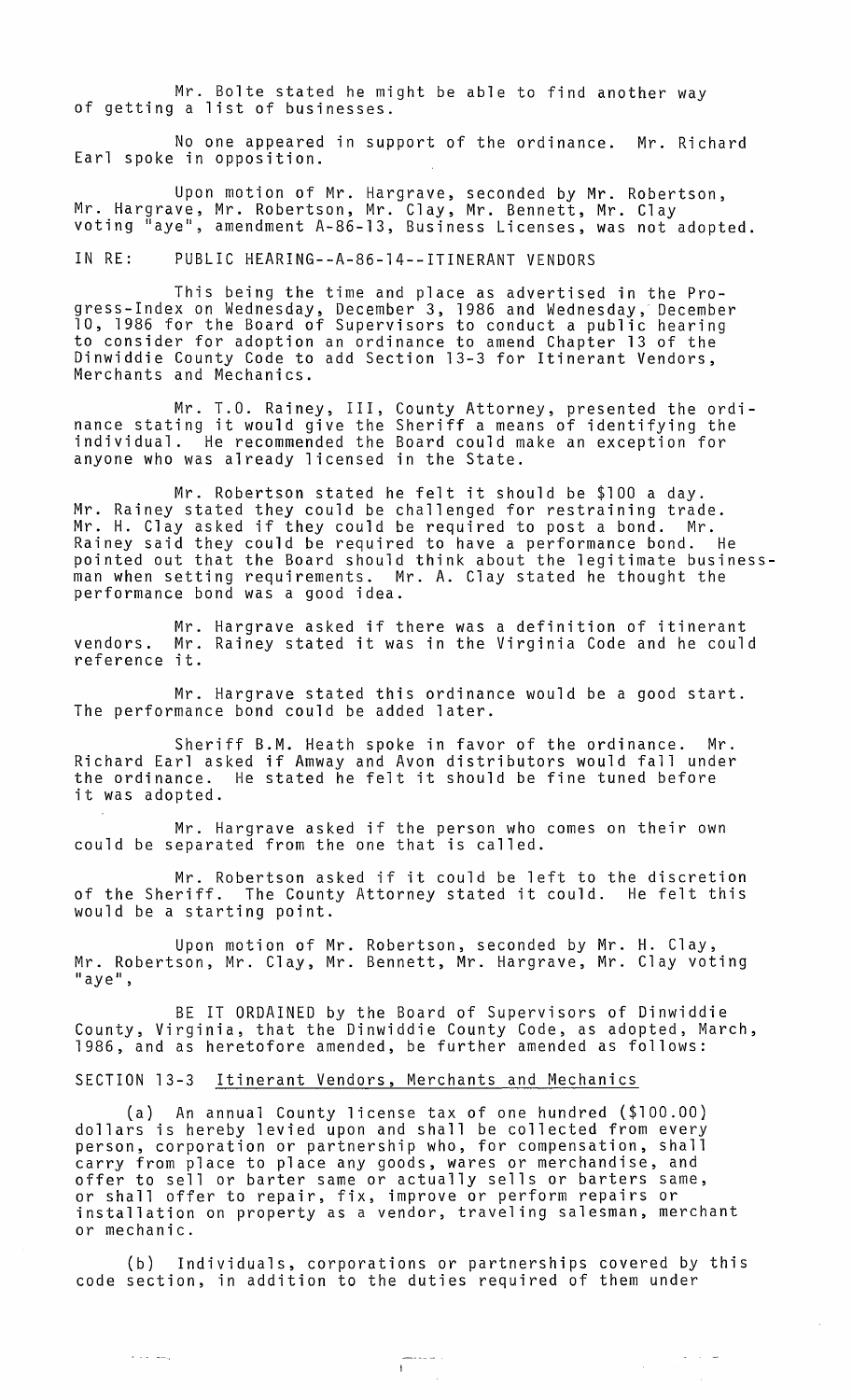any state or federal statutes or regulation, shall maintain a true and accurate record of all transactions conducted within the County. Said record shall contain a complete and accurate description of any goods or services sold, the time and date of said sale, the price of the items sold or services rendered. This record shall be open to inspection by any federal, state or local law enforcement officer during business hours and shall be maintained for three (3) years after the transaction' occurred.

(c) No such tax shall be prorated.

(d) Individuals, corporations, br partnerships covered by this code section shall register annually with the Commissioner of Revenue; providing the Commissioner with their full legal name, trade name, if any, date of birth, address, telephone number, social security number, prior criminal record, if any, and a recent photograph. Said registration form shall be required of every individual who performs acts covered under this code section. Information provided under this code sectipn shall be given under oath, under the penalty of perjury.

(e) Any individual, partnershipi, corporation who shall fail to comply with the above code requirements shall be guilty of a<br>Class 1 Misdemeanor. Each separate action shall constitute a s Each separate action shall constitute a separate and distinct offense.

 $(f)$  An exemption from the license fee shall be granted for non-profit organizations and any private non-profit yard sale, provided said yard sale does not operate more than twice annually. Any organization or individual granted said exemption shall still be required to apply for license.

IN RE: . ITINERANT VENDORS LICENSE--~EVIEW OF EFFECTIVENESS

Upon motion of Mr. Hargrave;, seconded by Mr. **H.** Clay, Mr. Hargrave, Mr. Clay, Mr. Robertson<sup>"</sup>, Mr. Bennett, Mr. Clay voting<br>"aye",

BE IT RESOLVED by the Board of Supervisors of Dinwiddie County, Virginia that the Itinerant Vendor's ordinance be placed on the agenda for review in October of 1987.

IN RE: FORD VFD--AWARD OF BID FOR NEW FIRE TRUCK

Mr. Gene Jones, Ford VFD, appeared before the Board to request authorization to purchase a 1987 Ford Pumper. The first bids received were for a 1987 Ford pumper with a steel body as follows:

Mack Truck '- no.bid American Fire Equipment - \$117,849 - Delivery 30 days.<br>Slagle's Fire Equipment - \$110,434 - Delivery 180 days. Pierce Manufacturing - \$109,180 - Delivery 300 days

At the time of receipt of bids, the fire department learned that the Ford fire chassis was being discontinued. They, therefore, asked for prices from the three bidders on a custom cab and chassis and the bids were as follows:

"

American Fire Equipment - \$133,221 - Delivery 45 days; alternate bid - \$123, 902 - Delivery 45 days Slagle's Fire Equipment - \$126,700 - Delivery 180 days Pierce Manufacturing - \$114,698 - Delivery 360 days.

After reviewing the bids, the fire department felt the<br>all aluminum body would be the best choice. Because the specifiall aluminum body would be the best choice. Because the specifi- cations had been written for a steel body, all bidders were asked to quote on an all <sup>t</sup>aluminum body and ,an aluminum tank. The .results were as follows:

BOOK 9 **PAGE 77** December 17, 1986

 $\Box$  $\Box$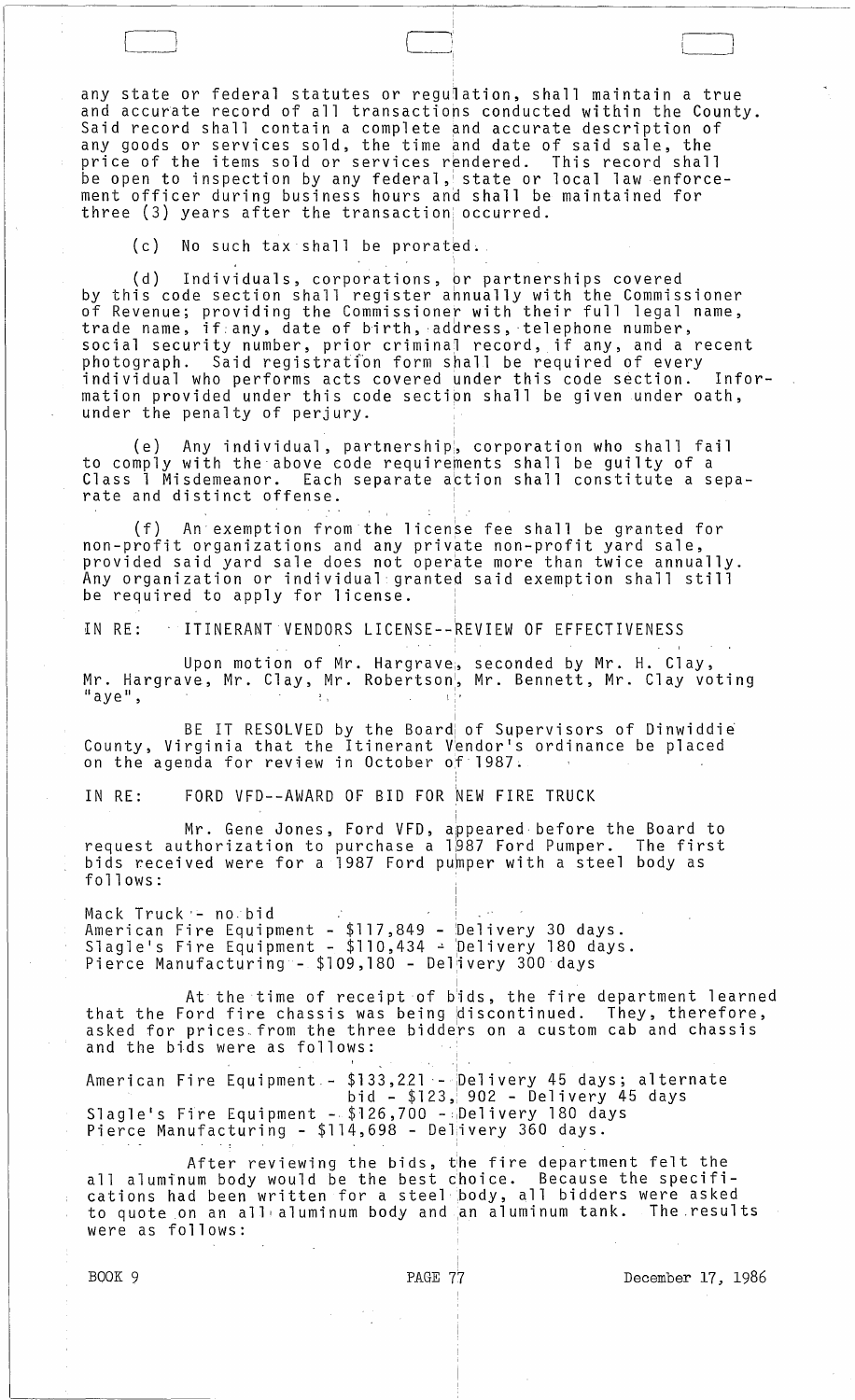American Fire Equipment - \$117,849 (aluminum tank) Delivery 30 days<br>Slagle's Fire Equipment - \$113,734 (steel tank) Delivery 180 days<br>Pierce Manufacturing - \$112,680 (steel tank) Delivery 300 days.

A decision had been postponed pending investigation of the County's financial priorities. The fire department has requested that the Board approve the truck offered by American Fire Equipment. They stated they liked the all aluminum body and the aluminum tank. The truck can also be delivered in 30 days which is important because the 1959 pumper cannot be used and-would be quite expensive to repair. The Board, therefore, agreed that the quick delivery date of the high bid would be worth the difference in price because they would be saving the cost of repairing the 1959 pumper.

Upon motion of Mr. Bennett, seconded by Mr. Robertson, Mr. Bennett, Mr. Robertson, Mr. Clay, Mr. Hargrave, Mr. Clay voting "aye", American Fire Equipment, Inc. was awarded the bid for a 1987 Ford fire truck for the Ford VFD, cost \$117,849.

IN RE: LANDFILL--AUTHORIZATION TO BID NEW TRASH TRUCK

Upon motion of Mr. Hargrave, seconded by Mr. H. Clay, Mr. Hargrave, Mr. Clay, Mr. Bennett, Mr. Robertson, Mr. Clay voting "aye", the County Administrator was authorized to prepare specifications and solicit bids for a new trash truck for the Landfill Department.

IN RE: BINGO AND RAFFLE PERMIT--DINWIDDIE SENIOR HIGH SCHOOL

Upon motion of Mr. Robertson, seconded by Mr. Hargrave, Mr. Robertson, Mr. Hargrave, Mr. Clay, Mr. Bennett, Mr. Clay voting "aye", the following resolution was adopted:

WHEREAS, Dinwiddie Senior High School has made application to the Board of Supervisors for a Bingo &. Raffle permit for calendar year 1987; and

WHEREAS, Dinwiddie Senior High School meets the requirements of the Code of Virginia and paid the \$10.00 application fee;

NOW THEREFORE BE IT RESOLVED by the Board of Supervisors of Dinwiddie County, Virginia that the· Dinwiddie Senior High School is awarded a Bingo and Raffle permit for the calendar year 1987.

IN RE: BINGO AND RAFFLE PERMIT--DINWIDDIE YOUTH LEAGUE

Upon motion of Mr. Robertson, seconded by Mr. Hargrave, Mr. Robertson, Mr. Hargrave, Mr. Clay, Mr. Bennett, Mr. Clay voting "aye", the following resolution was adopted:

WHEREAS, the Dinwiddie Youth League has made application to the Board of Supervisors for a Bingo & Raffle permit for calendar year 1987; and·

WHEREAS, the Dinwiddie Youth League meets the requirements of the Code of Virginia and paid the \$10.00 application fee;

NOW THEREFORE BE IT RESOLVED by the Board of Supervisors of Dinwiddie County, Virginia that the Dinwiddie Youth League is awarded a Bingo and Raffle permit for the calendar year 1987.

IN RE: BINGO AND RAFFLE PERMIT--DINWIDDIE JUNIOR HIGH SCHOOL

Upon motion of Mr. Robertson, seconded by Mr. Hargrave, Mr. Robertson, Mr. Hargrave, Mr. Clay, Mr. Bennett, Mr. Clay voting "aye", the following resolution was adopted:

WHEREAS, Dinwiddie County Junior High School has made application to the Board of Supervisors for a Bingo & Raffle permit for calendar year 1987; and

 $\mathcal{A}^{\mathcal{A}}$ 

بمسترد الدرانير

 $\mathcal{L}^{1,2}$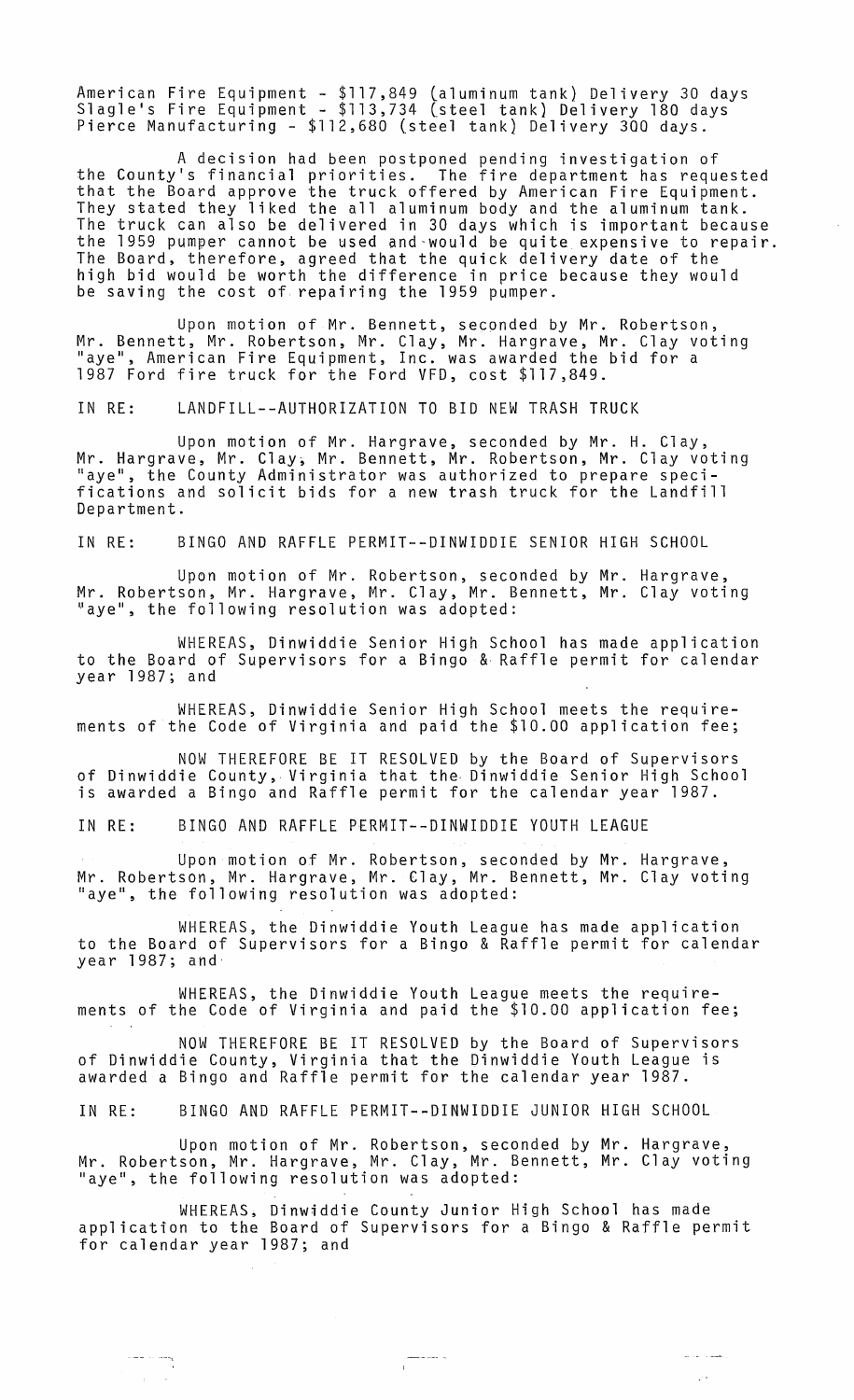WHEREAS, Dinwiddie County Junior High School meets the requirements of the Code of Virginia and paid the \$10.00 application<br>fee: fee; where  $\sim$ ,

NOW THEREFORE BE IT RESOLVED by the Board of Supervisors of Dinwiddie County, Virginia that the Dinwiddie Junior High School is awarded a Bingo and Raffle permit for the calendar year  $\overline{1987}$ .

IN RE: BINGO AND RAFFLE PERMIT--NAMOZINE VOLUNTEER FIRE DEPARTMENT

Upon motion of Mr. Robertso<mark>n, seconded by Mr. Hargrave, Mr.</mark> Robertson, Mr. Hargrave, Mr. Clay, Mr. Bennett, Mr. Clay voting "aye", the following resolution was adopted:

WHEREAS, Namozine VFD has made application to the Board of Supervisors for a Bingo & Raffle permit for calendar year 1987;<br>and and  $\begin{bmatrix} 1 & 1 & 1 \\ 1 & 1 & 1 \end{bmatrix}$ I

WHEREAS, the Namozine VFD meets the requirements of the Code of Virginia and paid the  $$10.00 ~approx$  application fee;

NOW THEREFORE BE IT RESOLVED by the Board of Supervisors of Dinwiddie County, Virginia that the Namozine VFD is awarded a Bingo & Raffle permit for the calendar year 1987.

!

i. IN RE: APPOINTMENT--PLANNING COMMISSION--GILBERT WOOD

Upon motion of Mr. Hargrave<mark>, seconded by Mr. H. Clay,</mark> Mr. Hargrave, Mr. Clay, Mr. Robertson, Mr. Bennett, Mr. Clay voting<br>"aye", Mr. Gilbert Wood was reappointed to the Planning Commission,<br>term expiring December 31, 1990.

IN RE: LEASH LAW--AUTHORIZATION TO: PREPARE ORDINANCE

Mr. H. Clay stated that he felt there is sufficient interest for the Board to consider a leash law.

Upon motion of Mr. H. Clay, seconded by Mr. Robertson, Mr. Clay, Mr. Robertson, Mr. Bennett, Mr. Hargrave, Mr. Clay voting "aye", the County Attorney was instructed to prepare a leash law ordinance in registered subdivisions for the Board's consideration for public  $\mathsf{hearing.}$ 

i.

I

Mr. Bennett asked what the <mark>Board's feelings were to request</mark> the General Assembly to put it on referendum for the citizens to vote on. Mr. Robertson stated that it may have to include property adjacent to subdivisions.

IN RE: COMMISSIONER OF REVENUE--ELECTRONIC CALCULATOR

Upon motion of Mr. Hargravel, seconded by Mr. H. Clay, Mr. Hargrave, Mr. Clay, Mr. Bennett, Mr. Robertson, Mr. Clay voting  $\blacksquare$  aye",

BE IT RESOLVED that County, Virginia- concurs with to the Compensation Board for lator, cost \$88.00. the Boa~d of Supervisors of Dinwiddie the Commissioner of Revenue's request the pur<mark>chase of an electronic calcu</mark>-I

IN RE: EXECUTIVE SESSION

Upon motion of Mr. Hargrave, seconded by Mr. H. Clay, Mr. Hargrave, Mr. Clay, Mr. Bennett, Mr. Robertson, Mr. Clay voting "aye", pursuant to Section 2.1-344 (1) and (6) of the Virginia Freedom of Information Act, the Board moved into Executive Session at 9:28 P.M. to discuss personnel and legal matters. The meeting reconvened into Open Session at 11:01 P.M.

 $\alpha$  $\zeta_{\rm{in}}$ 

BOOK 9 December 17, 1986

CJ